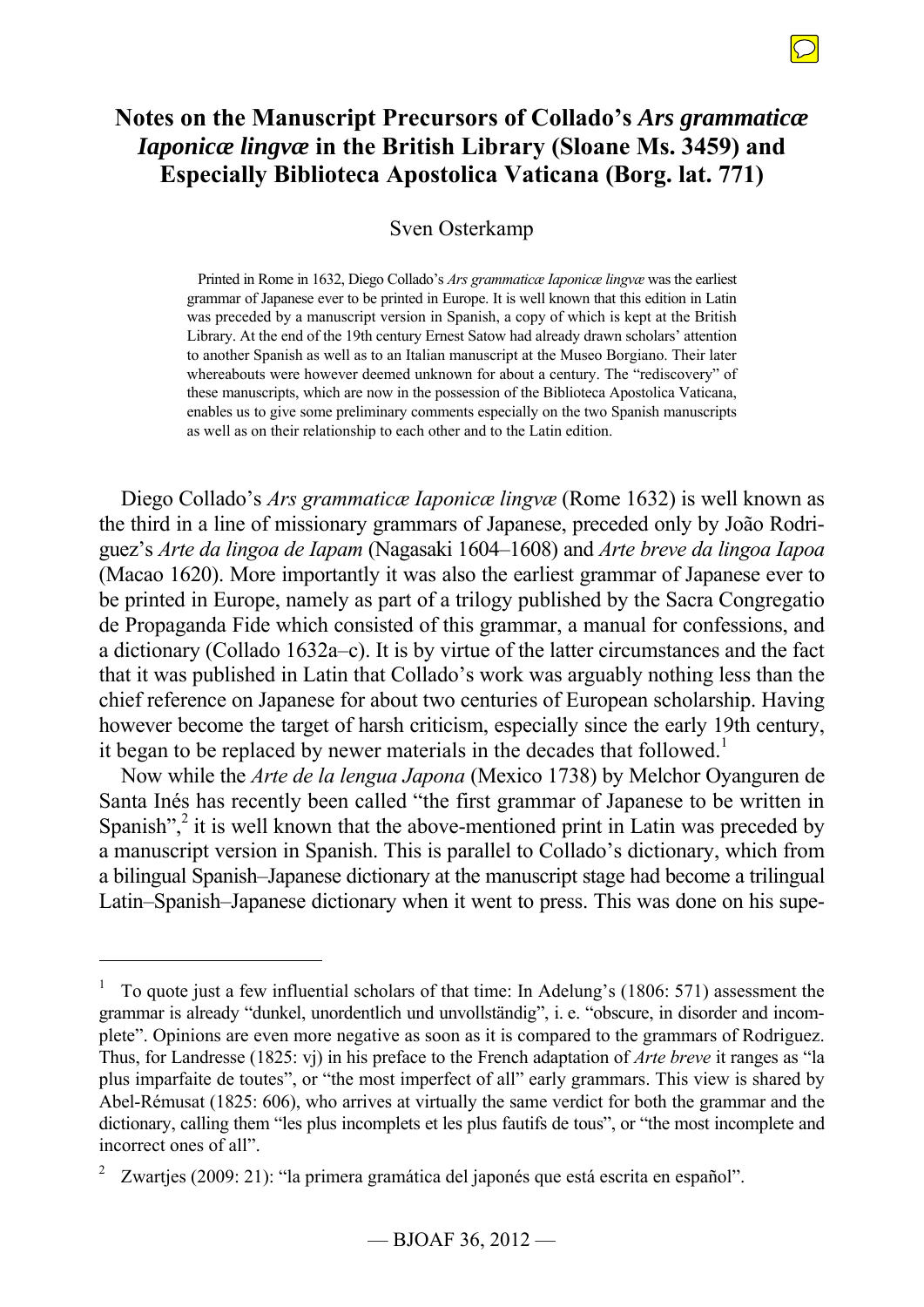riors' orders and "acceleratissimè", so that the readers are even asked to rely more on the Spanish than the Latin equivalents given (Collado 1632c: 157).

There are several manuscripts which reflect either a stage predating the Latin printed edition (henceforth abbreviated as L, following common practice), or alternatively are based on that edition and are retranslations of  $it$ <sup>3</sup>. Only manuscripts of the former type, of which there are at least three, will concern us in the following: The only one of these to have been treated in detail is a complete manuscript in Spanish kept at the British Library ( $S<sub>BL</sub>$ ). Another complete Spanish one ( $S<sub>BAV</sub>$ ) as well as an incomplete Italian one  $(I_{BAV})$  are in the possession of the Biblioteca Apostolica Vaticana. However, as their whereabouts were deemed unknown for about a century they have not yet been treated in any detail. It is thanks to the landmark study of Orsatti (1996) on the Borgia collection in the Vatican Library that the current whereabouts could be ascertained by this author in late 2013.

### 1 The Spanish manuscript at the British Library

Before introducing the latter two manuscripts, let us turn briefly to the one kept in London, entitled *Arte de lengua Iapona por las ocho partes de la Oracion* ("Grammar of the Japanese Language According to the Eight Parts of Speech"; Sloane Ms. 3459). As it derives from the collection of Hans Sloane (1660–1753) it must date from the first half of the 18th century at the latest, but it probably goes back to the 17th century (see below). Its first appearance in a published catalogue is in Ayscough (1782, II: 710, #3459) as "Arte de lingue [!] Japona, por las ocho parte [!] de la oracion". Previous scholarship remained silent on the provenance of Sloane's manuscript, but we may note that folio  $87r/v$  contains – in a different hand from the main text – a number of Japanese expressions with (mostly) French explanations obviously excerpted from *Ambassades mémorables* (Amsterdam 1680; seconde partie, pp. 49f.), the French edition of Arnoldus Montanus's *Gedenkwaerdige gesantschappen* (Amsterdam 1669). Apart from a few minor changes there is not much to be noted here.<sup>4</sup> The presence of these lines taken from a French book may have some other significance, however, as it may be considered an indicator of it having formerly been in French possession. For the time being we would like to suggest that it derives from the library of Alexandre Petau  $(d. 1672)$  or François Mansart  $(1598–1666)$ , the combined auction catalogue of which contains the following entry. If some minor errors are ignored, the Spanish title given here coincides fully with that of  $S<sub>BL</sub>$  (de Hondt 1722: 429, no. 172):

 $\overline{a}$ 

<sup>3</sup> On the latter type see e. g. Noma (1965) who treats a manuscript by Juan de Jesús, likewise entitled *Arte de la lengua Japona*, which was in the Franciscan Archives in Pastrana at the time and is probably now in Madrid.

<sup>4</sup> The only change that goes beyond a minor variation in either spelling or arrangement is turning the circuitous "Bobbo. Certe partie de la femme que la pudeur défend de nommer" into the more direct "Bobbo, pudendum muliebre".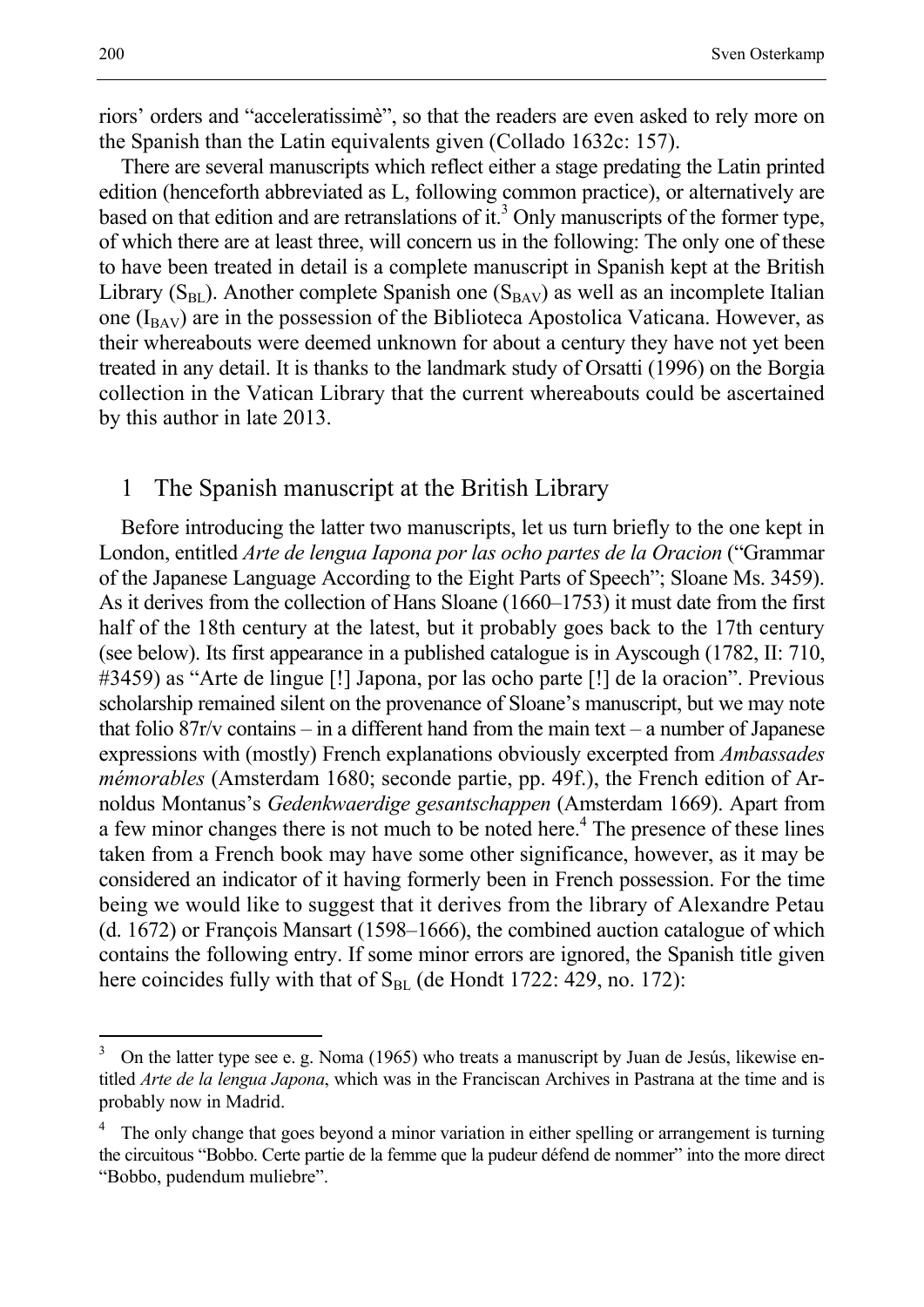"*Arte de lingua* [!] *Japona por los oche* [!] *partes de la Oracion, ou grammaire Japonoise, très exacte & curieuse, qui n'a jamais veu le jour,* écrite sur du papier Chinois. 8."

(*Arte* […], or: Japanese grammar, very correct and curious, which has never seen the light of day;  $\frac{3}{5}$  written on Chinese paper, in octavo.)

Another piece of evidence showing that a manuscript precursor of Collado's grammar was found in France in the early years of the 18th century comes from a letter addressed to Hadrian Reland by Philippe Masson, dated 25 March 1713. Here Masson (1713: 54) refers to several languages making use of "postpositions" rather than prepositions, with Japanese being among them:

"Ajoûtons que les *Japonois* se servent de cette même façon de parler; car ils disent *Tagoniyotte*, *péchés à cause*, pour à cause des péchés, *niyotte* veut dire *à cause*: *Sonatanotame*, *nous pour*, c'est-à-dire, *pour nous*; *tame* signifie *pour*. Tout cela est expliqué assez nettement dans une *Grammaire Japonoise* Manuscrite que j'ai, & qui est fort curieuse & exacte, quoi qu'abbrégée."

(In addition the Japanese make use of the same way of speaking, as they say *Tagoniyotte* [read: *Toganiyotte*], "faults due to" for "due to faults", *niyotte* meaning "due to". *Sonatanotame*, "us for", that is to say, "for us"; *tame* signifying "for". All this is explained quite clearly in a manuscript *Japanese Grammar* I have, which is very curious and correct, even though abridged.)

While the second example might well be taken from  $L(57)$ , the first cannot – though both could derive from the Spanish manuscripts (see  $S_{BL}$  64v, 64r and  $S_{BAV}$  242v respectively). Whether the manuscript to which Masson had access ("fort curieuse & exacte") is the same as Petau's or Mansart's ("très exacte & curieuse") and this in turn is the same as the one acquired by Sloane is far from clear, but at least this seems plausible enough.

#### 2 The Spanish manuscript at the Biblioteca Apostolica Vaticana

Let us now turn to the manuscripts in the BAV, which were part of the Museo Borgiano – named after Cardinal Stefano Borgia (1731–1804) – at the Sacra Congregatio de Propaganda Fide before being incorporated into the Vatican Library in 1902. The earliest notice of the manuscript precursors of Collado's publications in Rome appears to be that found in the *Bibliographie japonaise* (1859) by Léon Pagès. He states for both the grammar and the dictionary: "Le manuscrit portugais [!] est à la Propagande" (the Portuguese manuscript is at the S. C. P. F.; Pagès 1859: 26, nos. 220, 221). Cordier (1912: 325) merely repeats this. Other bibliographies usually mention

<sup>5</sup> This is of course only partially true. Note however that neither SBL nor SBAV carries Collado's or any other author's name, so that the relationship of the manuscript to the published *Ars* may not have been obvious to a cursory observer.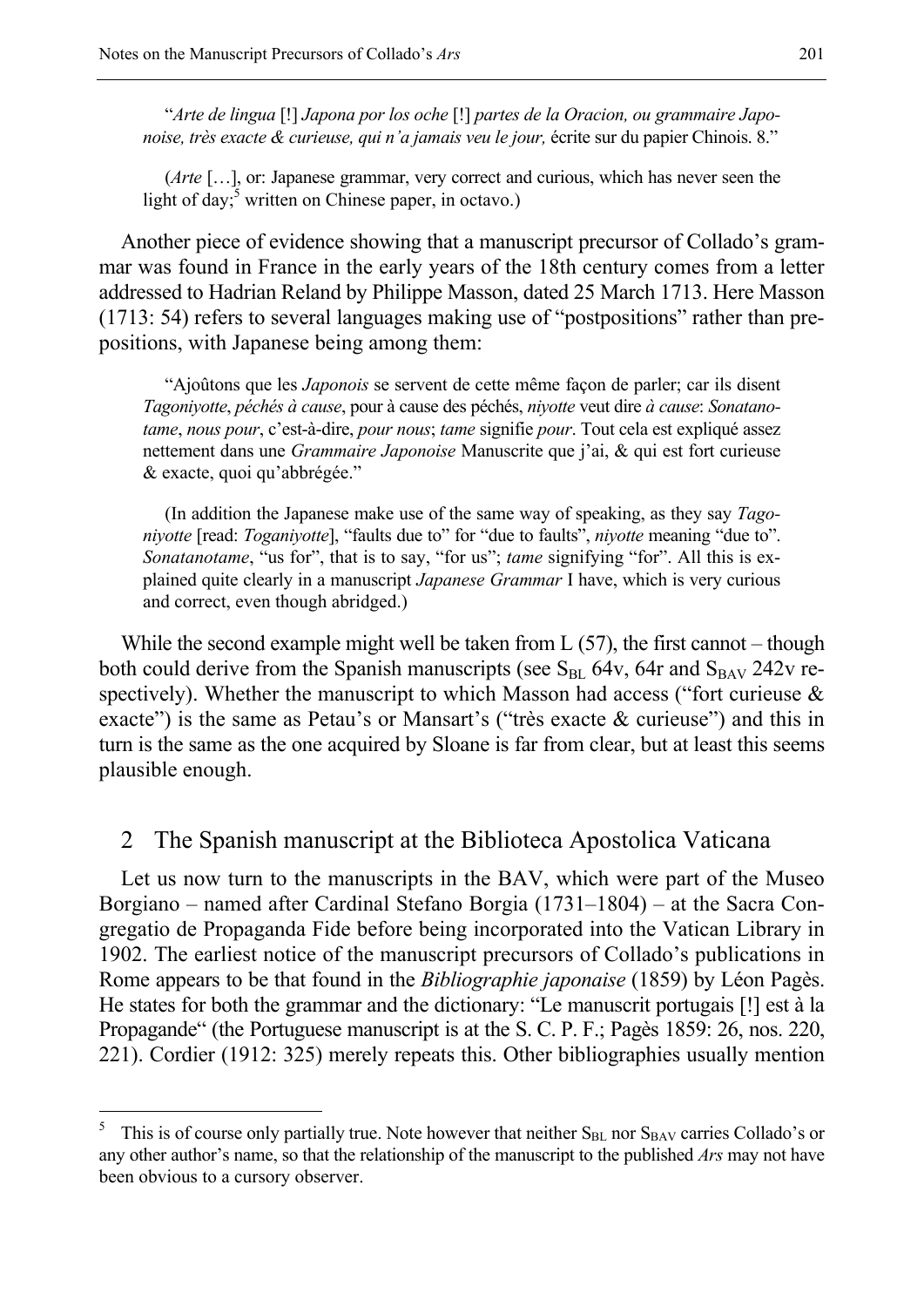not a single one of the manuscript precursors of Collado's works, including even Laures (1957; see pp. 122–125, nos. 54–56 for Collado's works).

In early 1888 Ernest Satow visited the Museo Borgiano where he found three manuscripts of interest which he mentions in an article on "The origin of Spanish and Portuguese rivalry in Japan" (1890). When he examined them they were distributed over two different pressmarks: (1) "Sc.7. F.4. Vol.5" for Collado's autograph of *Vocabulario de la Lengua Japona*, which corresponds to today's Borg. cin. 501 and will not be treated in any detail here. Its whereabouts have long been known and the entire dictionary has even been reproduced in facsimile and transliteration together with a useful index by Ōtsuka (1985). It is however in Spanish rather than Portuguese – contra Pagès –, and by extension we may assume that the same error on Pagès's part also applies to the manuscript of the grammar. $^{6}$  — (2) "Sc.7. F.4. Vol.4", which is described as follows (Satow 1890: 135):

"(Pressmark Sc. 7. fila 4. vol. 4) *Arte de la lengua Japona que ira por las partes de la oracion, conviene a saber, nomine, pronomine, verbo, participio, conjunction, interjeccion, syntaxis, y quentas* '(Manual of the Japanese language, arranged according to the parts of speech, that is to say, noun, pronoun, verb, participle, conjunction, interjection, syntax, numbers).' It is anonymous, but is evidently the original of the grammar published in Rome in 1632 under the title of *Ars Grammaticæ Japonicæ linguæ*. M. Pagès (No. 220 of his *Bibliographie Japonaise*) remarks '*Le manuscript portugais est à la Propagande*,' but he cannot have seen it, as it is in Spanish. In the same volume is bound up an Italian MS. of 27 pp., which looks like a translation of the foregoing. […]

From the statement in § 2 of the introduction, it might appear that this translation of the Spanish original had been made in Japan; but if I remember correctly, it is written on European paper, as is not the case with most of the original manuscripts of that time which came from Japan."

At least  $S_{BAV}$  (but not  $I_{BAV}$ ) was also briefly mentioned by Cabaton (1911: 53) who saw it in 1910. His description, apart from quoting the title, is as follows: "Ecriture du XVIᵉ siècle, papier japonais, encre de Chine" (in a 17th century hand, Japanese paper, Chinese ink). Generally however these two manuscripts appear to have been largely forgotten and it seems that after Satow a number of decades passed without anyone with expertise in Japanese ever noting them, let alone inspecting them closely. Doi (1938: 262) claimed that the whereabouts of the Museo Borgiano manuscripts, after Satow had inspected them, were unknown and this has remained the standard view until now (see e. g. Ogahara 2009: 4). Ōtsuka (1979: 359) even explicitly considered  $S_{BL}$  to be "the only one extant" (現存唯一のもの).

Fortunately, however, not a single one of the manuscripts referred to by Satow is lost, they are merely placed in different sub-collections of the Borgia collection today.

<sup>6</sup> It cannot be ruled out that a Portuguese manuscript existed (cf. Ogahara 2009: 14), but there is no positive evidence of this. Given that Pagès refers to the manuscript of Collado's dictionary as a Portuguese one as well – which is certainly incorrect – his words alone are hardly sufficient for such an assumption.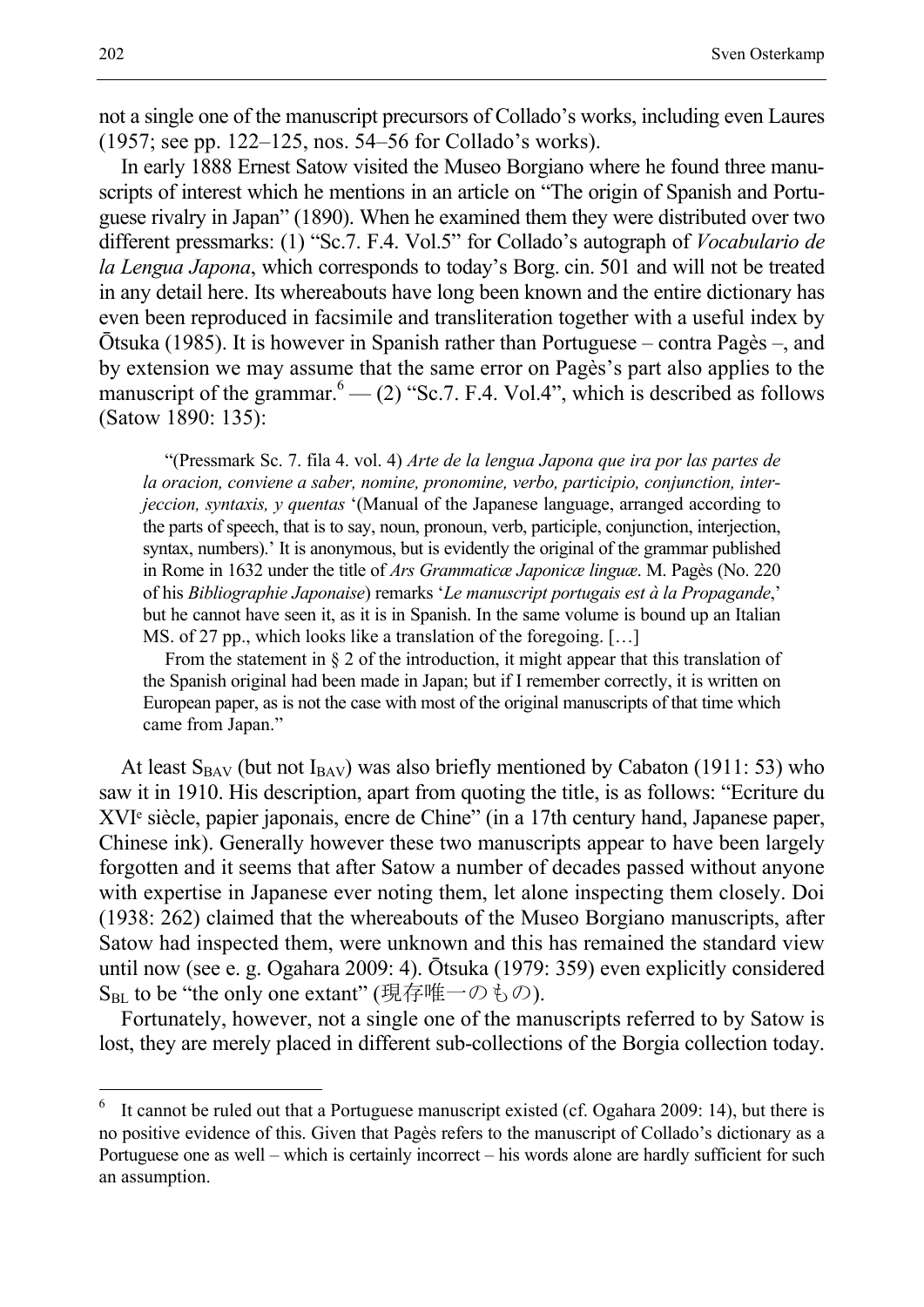Borg. cin. 501 has already been mentioned above; the other two manuscripts are now part of Borg. lat. 771, a collection of several language- and script-related items, some of which are in print and some in manuscript.7 Based on the most valuable information provided by Orsatti (1996: 215, 230) and the various inscriptions in the manuscripts themselves, the changes in the pressmarks of these manuscripts over the last two centuries can be traced and summarized as follows. The earliest numbers quoted here are especially important, as they demonstrate that rather than being later additions these items were already present in the collection when Gaetano Marini and Filippo Aurelio Visconti drew up an inventory of Borgia's collection in 1806.

|                                              | 1806  | 1839           | 1855       | today      |
|----------------------------------------------|-------|----------------|------------|------------|
| Arte della lingua giapponese (fol. 184–200), | 134/3 | Sc. $6. F. 8.$ | Sc.7. F.4. | Borg. lat. |
| Arte de lengua Japona (fol. 201-260) etc.    |       | Vol.3          | Vol 4      | 771        |
|                                              | 350/? | Sc. $6. F. 8.$ | Sc.7. F.4. | Borg. cin. |
| Vocabulario de la Lengua Japona              |       | Vol.5          | Vol.5      | 501        |

As Doi (1938: 266) has already pointed out, it is essential to take into account both Rodriguez's *Arte* and the Spanish manuscript(s) together with the Latin printed edition in order to properly understand and evaluate Collado's grammar of Japanese. Now the available translations of L have already long done so: Ōtsuka (1957) contains the fruits of the combined efforts of the "Brothers Grimm of Japan",<sup>8</sup> namely a Japanese translation of L by  $\bar{O}$ tsuka Takanobu and a careful collation of L with  $S_{BL}$  in the footnotes by Ōtsuka Mitsunobu. Likewise, Spear's (1975) English translation includes references to the corresponding passages in  $Arte$ . As it now turns out, however, with  $S_{BAV}$  having become available for study,  $S<sub>BL</sub>$  has the potential to mislead scholars if L is deemed to derive directly from  $S_{BL}$ . While a full collation of L with all available manuscripts is a task for the future, a few preliminary notes on the relationship of L,  $S_{BAV}$  and  $S_{BL}$  are possible at this point, based on a complete transliteration of  $S_{BAV}$  and L and a first comparison of both with  $S_{BL}$ :

First, the main texts of the two Spanish manuscripts are largely identical, especially if we disregard orthographic variations and the fact that  $S_{BAV}$  makes more frequent use of abbreviations than  $S<sub>BL</sub>$ . This is true to such an extent as to suggest that either

<sup>7</sup> Folios 1–183 do not contain anything pertaining to the Japanese language, but instead: an account of the Ethiopic script (fol. 1‒4); *Fidei orthodoxae brevis, et explicata confeßio* (Rome 1566; fol. 8‒22); *Professio orthodoxae fidei ab orientalibvs facienda* (Rome 1633; proofs with handwritten corrections; fol. 24‒29); *Brevis orthodoxæ fidei professio* (Rome 1595; fol. 30‒43); *Professio orthodoxae fidei ab orientalibvs facienda* (Rome 1648; fol. 44‒63); *Alphabetvm Chaldaicvm* (Rome 1634; title page wanting; fol. 64–67); some portions (title page, preface, dedication etc.; includes imprimatur) of Alessio da Todi's *Dottrina Christiana* and *Li sette salmi penitentiali* in manuscript (published Rome 1642, 1668; fol. 68–73); a manuscript grammar of Arabic (fol. 76–183). It is unlikely to be coincidental that most of these works were published by the Sacra Congregatio de Propaganda Fide, which also printed and published Collado's entire trilogy.

<sup>8</sup> This fitting designation is due to Fukushima (1968: 21).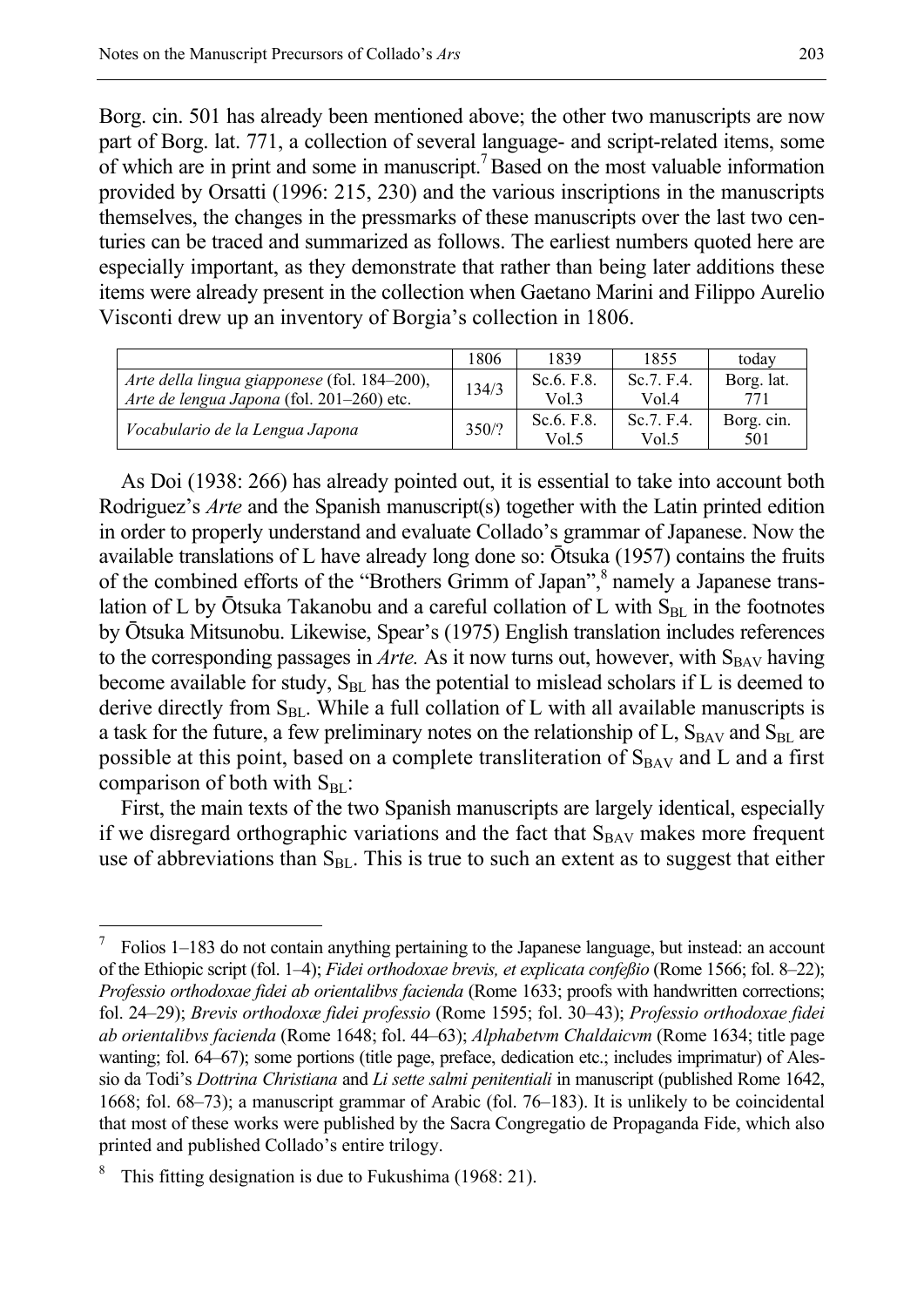the one is a copy of the other (probably in the direction  $S_{BAV} \rightarrow S_{BL}$ , cf. below), or alternatively that both derive from a common but yet to be discovered manuscript source.

Second, there are also a number of characteristics common to both, which distinguish them from L: (1) There is neither a preface nor anything corresponding to L's final chapter on "Aliquæ regulæ coniugationum in scriptura librorum" (Some rules on conjugations in the written language) – arguably one of the weakest chapters in the entire grammar, even if its brevity of less than a single page is disregarded, which may indicate that it was a last-minute addition.  $-$  (2) Neither of the manuscripts make use of accent marks or tildes to indicate prenasalization, whereas L does. — (3) Where the manuscripts refer to places such as Sevilla  $(S_{BAV} 202r / S_{BL} 3v)$  or Manila (209r / 14v) in some of the examples, L has Madrid (8) and Marseille (18) instead; likewise, the personal names Castellet and Vazquez  $(201v / 2r)$  become Pedro and João in L  $(7).9$ — (4) Probably in an attempt to make the grammar more user-friendly, L tends to stick to the same default verbs for its single word examples. Thus where  $S_{BAV}$  (213r), e. g., has "aguredomo", "niguetaredomo" and "coxirayôzuredomo", that is 'offers but', 'has escaped but' and 'will prepare but', L (23) sticks to the same verb throughout: "ãgurẽdõmò", "aguetarẽdomo", "ãgueôzurẽdomo". — (5) Similarly, L at times also gives concrete examples in places where the manuscripts merely provide a rule, usually by simply applying the rule to one of the default verbs used for examples (cf. L 3 where this point is explicitly addressed). Thus, where  $S_{BAV}$  (214r) only explains how to form the "preterit infinitive",  $L(24)$  adds examples – again sticking to the verb 'to offer'. — (6) There are a few additions and omissions, mostly minor ones.  $-$  (7) Needless to say there are also various misprints in L, such as "mode" (L 9) for "made" (*=made* 'until') or "Tarauaxu xitè" (L 36) with ‹x› in place of correct ‹z› (*taraw.azu si.te* 'is not sufficient and').

Third, there are nevertheless a number of significant differences between the two Spanish manuscripts. (1) While the division of the text into chapters and the titles provided for these are almost identical in both manuscripts,  $S<sub>BL</sub>$  introduces chapter numbers from 1 to 47. Also, as all titles are written in larger script the overall structure of the texts becomes somewhat clearer here as in  $S_{BAV}$ .  $-$  (2) Whereas diacritical marks in the transcriptions of Japanese are frequently omitted in  $S<sub>BL</sub>$  and spacing appears to be almost random in some places, all this is carefully done in  $S_{BAV}$ .  $-$  (3) There are a considerable number of omissions in  $S<sub>BL</sub>$ , some of which are clearly accidental rather than deliberate. For instance  $S<sub>BL</sub>$  sometimes skips one or more words that are present in  $S_{BAV}$  and are essential for a proper understanding of the passage in question. Con-

<sup>9</sup> For reasons unknown Collado prefers the Portuguese form João here, despite using the corresponding Spanish form Juan elsewhere. The two names as found in the manuscripts are of greater interest, however, as they may well refer to two of Collado's confreres in Japan who carried precisely these names, i. e. martyrs Pedro Vázquez (d. 1624) and Domingo Castellet (d. 1628).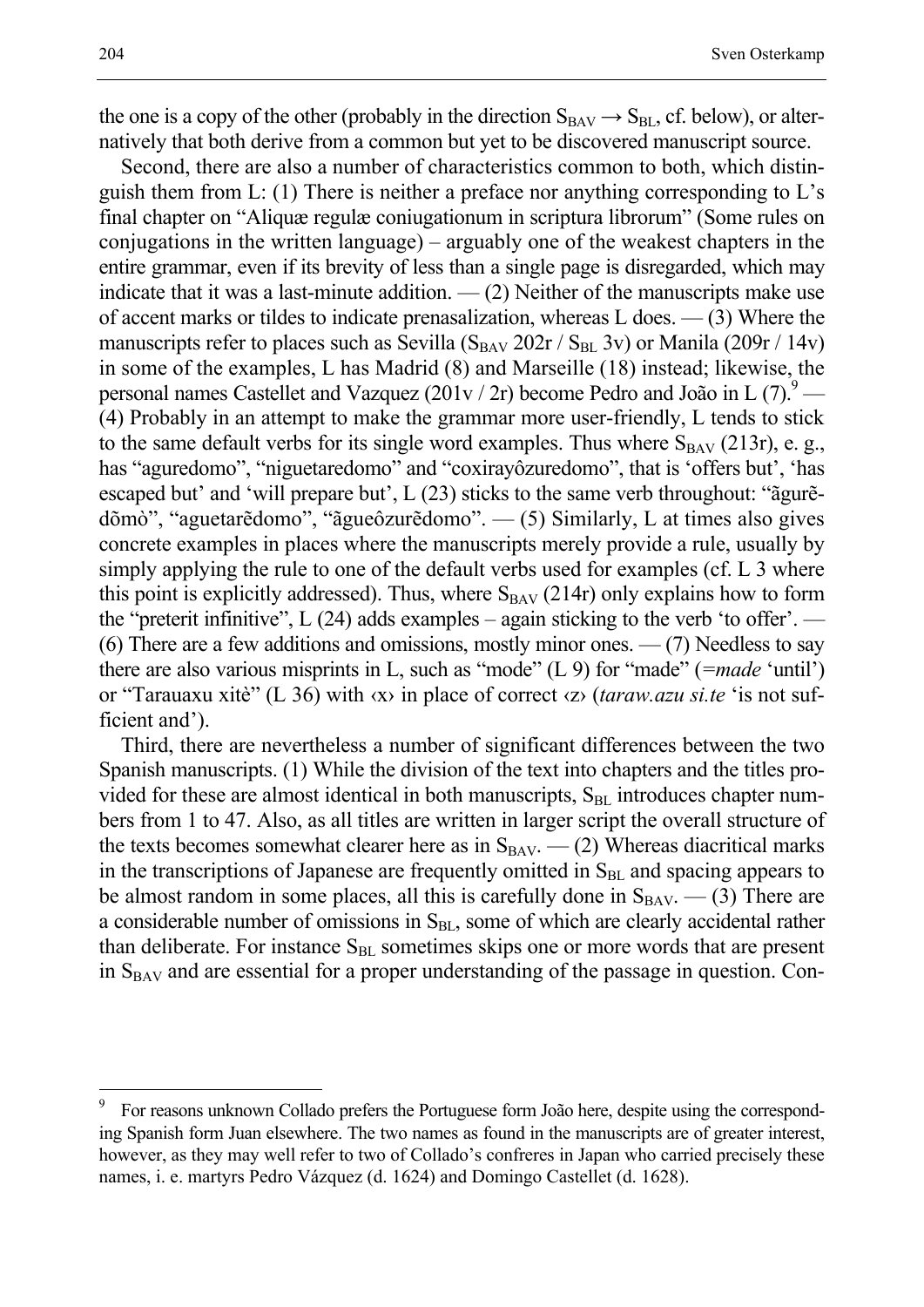sider (a) and (b) below for examples of  $S<sub>BL</sub>$  jumping from one example in Japanese straight to the gloss belonging to another example.<sup>10</sup>

| a | L         | "dicitur etiam, <i>ãguru vomotte</i> , <u>offerendo, uel cum hoc quod est offerre, <i>ãguru iòri</i>,</u><br>ex hoc quod est offerre, <i>aguru nitcuite</i> , circa hoc quod est offerre" (25).                                               |
|---|-----------|-----------------------------------------------------------------------------------------------------------------------------------------------------------------------------------------------------------------------------------------------|
|   |           | ["They also say <i>aguru vo motte</i> 'by offering, or with the fact that he is to offer,' <i>aguru</i><br><i>iori</i> 'from the fact that he is to offer' <i>aguru nitcuite</i> 'about the fact that he is to offer'"<br>(Spear 1975: 130).] |
|   | $S_{BAV}$ | "Tambien se dize (aguruuo motte) con ofrecer. (aguru vori) de leuantar. (aguruni tcuite)<br>açerca de leuantar" (214v).                                                                                                                       |
|   | $S_{BL}$  | "Tambien se dize <i>aguruuo motte</i> [<br>acerca de leuantar" (23v-24r).                                                                                                                                                                     |
|   |           |                                                                                                                                                                                                                                               |

| h         |  | "v. g. fucaqu ua, si es profundum, uonajiqu ua, si est idem" (34).                       |  |  |
|-----------|--|------------------------------------------------------------------------------------------|--|--|
| $S_{BAV}$ |  | ["e. g., fucaqu va 'if it be deep,' vonajiqu va 'if it be the same'" (Spear 1975: 139).] |  |  |
|           |  | "vg[.] (fucaqu ua) si es hondo. (vonajiquua) si es lo mismo" (221v).                     |  |  |
|           |  | $S_{BL}$   "vg. fucaquua. $\Box$<br>$\vert$ si es lo mismo" (35r).                       |  |  |

Such examples – many others are easily found throughout the grammar – suggest that if there is a direct relationship between the two Spanish manuscripts at all,  $S_{BL}$  is more likely to be a copy of  $S_{BAV}$  and not the other way around.

In this context the portion of Collado's manuscript *Vocabulario* that consists of expressions extracted from the grammar is also of some interest. Example (c) below is not merely another case parallel to (a) and (b) above, it also serves to illustrate that Collado was either working directly with  $S<sub>BAV</sub>$  or least with a manuscript near-identical with  $S_{BAV}$ , while  $S_{BL}$  is insufficient to explain the data. Note also that L skips a brief portion of  $S_{BAV}$  in (c), while the same portion is present in Borg. cin. 501 – which suggests that it was available to Collado but was then intentionally skipped in L. Example (d) even suggests that  $S<sub>BL</sub>$  constitutes a copy of  $S<sub>BAV</sub>$ , executed at a time before the first "nǒte" was corrected to yield "nǒ" in the latter manuscript. At an earlier stage  $S_{BAV}$  contained "nǒte" twice, so that one of the two may well have been judged superfluous and therefore omitted in the process of copying. The result is what we see in  $S<sub>BL</sub>$ . On the other hand, both *Vocabulario* and L reflect the corrected version, with "nǒte" alongside "nǒ".

<sup>10</sup> For better readability the Japanese portions of the text in examples (a) to (f) below are italicized, whereas the surrounding passages in Latin and Spanish are not. Abbreviations in the manuscripts are spelled out without further indication for technical and practical reasons; handwritten additions are enclosed by angle brackets:  $\langle \ldots \rangle$ .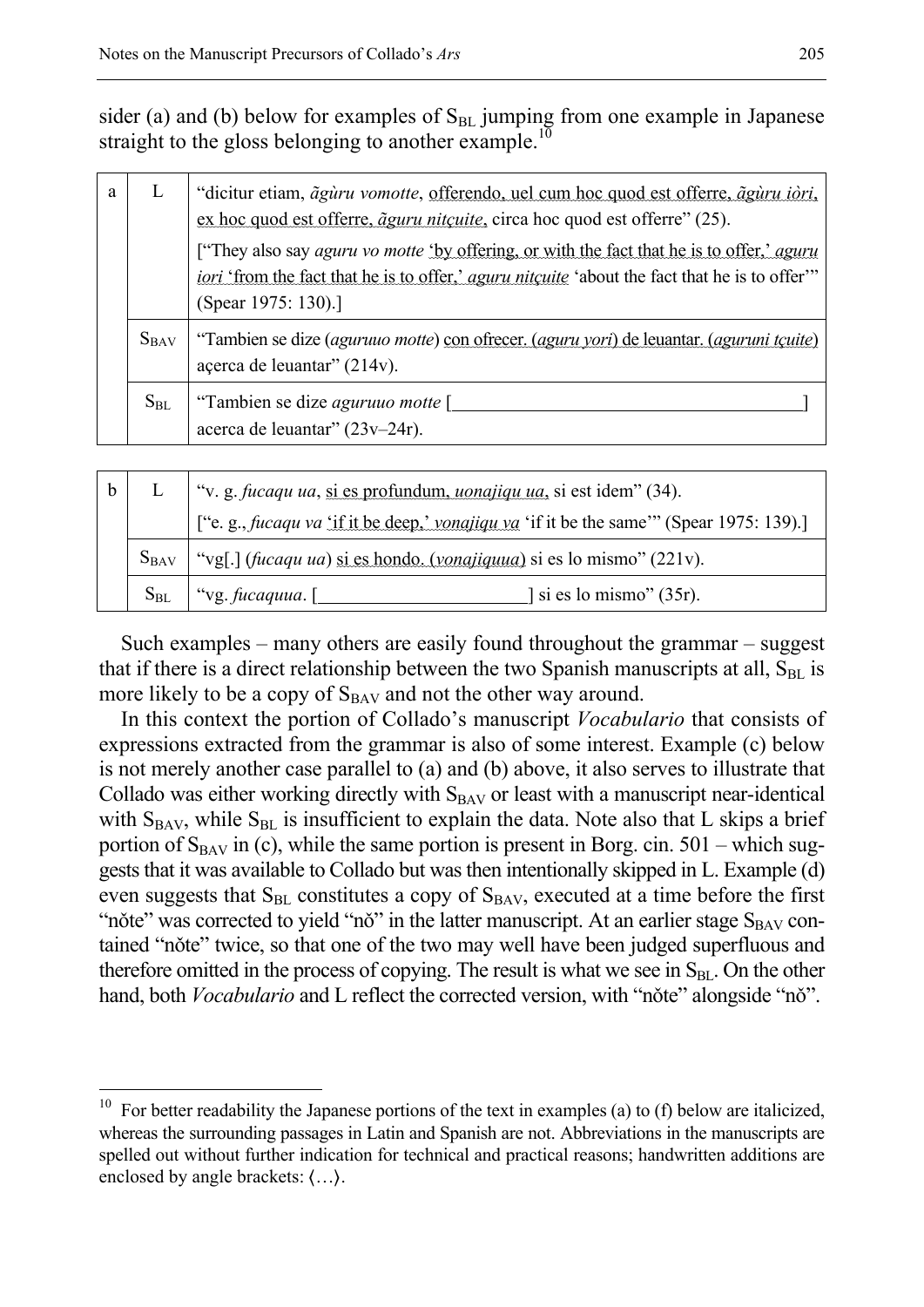| $\mathbf{c}$ |           | "v. g. ivõgatoruru, pisces capiuntur, cajega toruru, ventus cessat" (38).                                                      |  |
|--------------|-----------|--------------------------------------------------------------------------------------------------------------------------------|--|
|              |           | ["For example; ivo ga toruru 'the fish are caught,' caje ga toruru 'the wind ceases'"<br>(Spear 1975: 144).]                   |  |
|              | $S_{BAV}$ | "vg. (tore, uru) tomarse, o cojerse) vg[.] (iuoga toruru) tomarse pescado. (cajega<br><i>toruru</i> ) çesar el viento" (225r). |  |
|              | $S_{BL}$  | "vg. tore, toruru. tomarse. [<br>cajega<br><i>toruru</i> , çesar el viento" (40r).                                             |  |
|              | Voc.      | "cesar el viento. càjega tòre. uru.                                                                                            |  |
|              |           | tomarse cogerse, <i>tore, uru, ivo ga toruru</i> , coge se pescado" (66r).                                                     |  |
|              |           |                                                                                                                                |  |
| d            | L         | "Gerundium est, nó, nóte, vel, naqu xitè, vel, nacatte, cum non sit" (32).                                                     |  |
|              |           | ["The gerund is <i>nó</i> , <i>note</i> , <i>naqu xite</i> , or <i>nacatte</i> 'since it is not'" (Spear 1975: 138).]          |  |

| $S_{BAV}$   "el gerundio es ["(note (note)", corrected into:] (no (note) naquative, y (nacatte) que<br>$\vert$ es por la regla de arriba, no aujendo" (220r). |
|---------------------------------------------------------------------------------------------------------------------------------------------------------------|
|                                                                                                                                                               |
|                                                                                                                                                               |

| "El Gerundio es [  | <i>nóte naqu xite</i> , y <i>nacatte</i> , que es por la regla de arriba, no |
|--------------------|------------------------------------------------------------------------------|
| auiendo" $(32v)$ . |                                                                              |

*Voc.* "*nǒte*, l. *nǒ*. l. *naquxite*. l. *nacatte*" (66r).

Possibly the most telling example suggesting a straight line of transmission from  $S_{BAV}$  to  $S_{BL}$  is however one of the words listed as second person pronouns: "conofo"  $(S_{BAV} 206v)$ . In what is a single, isolated instance in the entire manuscript  $S_{BAV}$  here renders Japanese /s/ as  $\langle \varphi \rangle$  instead of  $\langle \varphi \rangle$  as elsewhere. In preparing L (14) this was interpreted correctly and subsequently replaced by the orthographically normalized form "sòno fò". On the other hand, whoever copied the manuscript was less successful and misinterpreted  $\langle \varphi \rangle$  as being equal to  $\langle \varphi \rangle$ . S<sub>BL</sub> (10v) thus writes "Conofo" instead. The highly irregular use of  $\langle \varphi \rangle$  in this place neatly explains the corresponding word forms in both L and  $S_{BL}$ .

(4) There are likewise additions in  $S_{BAV}$  which are reflected in L but not in  $S_{BL}$  as in the following example or also as in (f) further below.

| e |                                                                      | $\vert$ , nisi dicamus hoc vltimum esse gerundium in ni" (25).                 |  |
|---|----------------------------------------------------------------------|--------------------------------------------------------------------------------|--|
|   |                                                                      | ["unless this should be considered a gerund in ni $[Di]$ " (Spear 1975: 130).] |  |
|   | "(sino es que sea este vltimo gerundio en, di)" (215r).<br>$S_{BAV}$ |                                                                                |  |
|   | $S_{BL}$                                                             | " (24v).                                                                       |  |

Fourth, some differences between  $S_{BAV}$  and  $S_{BL}$  are not errors but can only be interpreted as deliberate changes requiring a certain background in Japanese – or at the very least other reference works on the language. Thus, instead of "mma domo" for 'horses'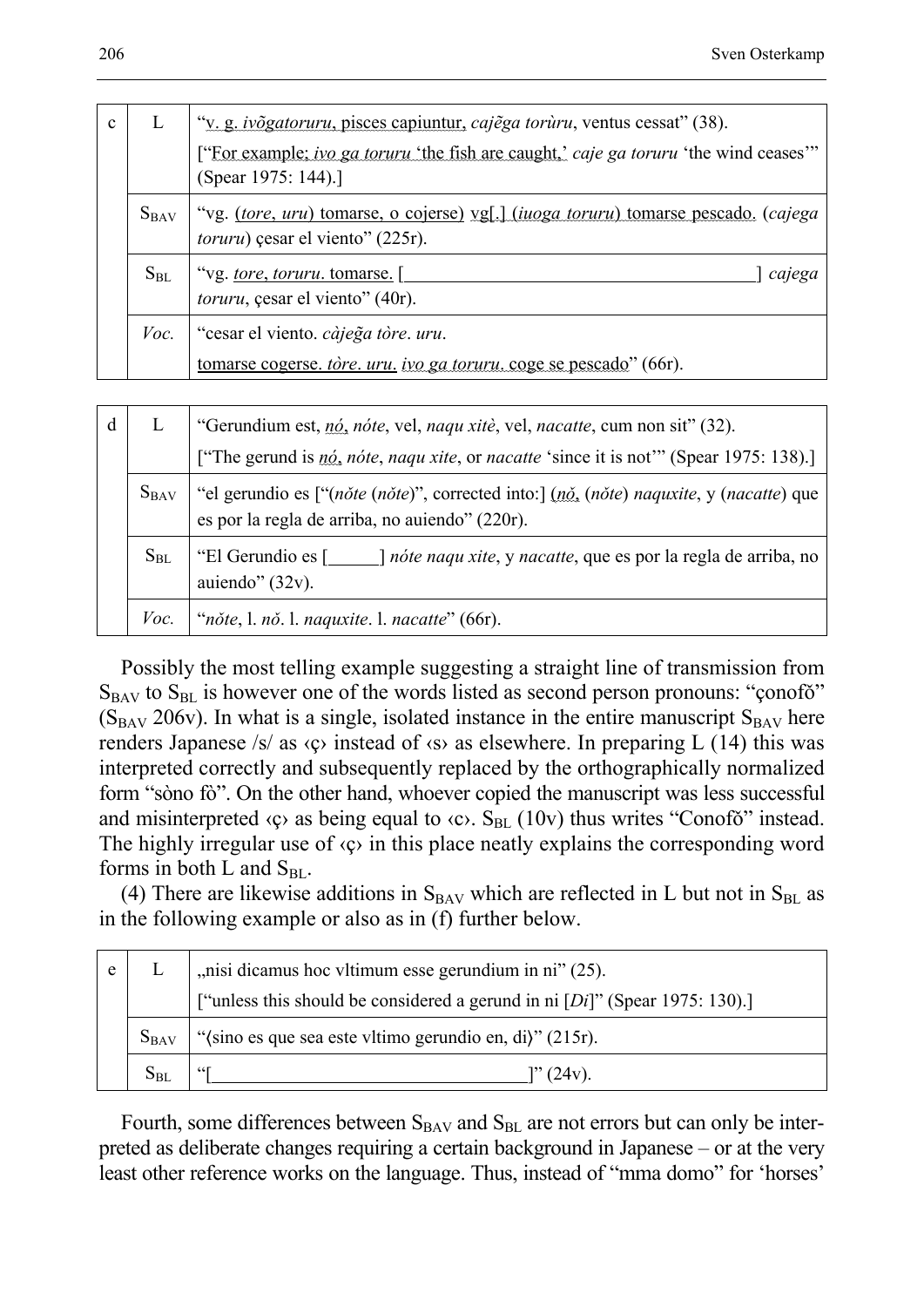as seen in both L  $(8)$  and  $S_{BAV}$  (202v),  $S_{BL}$  (4r) prefers "vmadomo". Likewise, where L (58) and  $S_{BAV}$  (243r) have "sama" for 'window',  $S_{BL}$  (66r) has synonymous "mado" instead. As the former is stigmatized as a Kyūshū dialect form in *Vocabvlario da lingoa de Iapam* (Nagasaki 1603; see p. 217r; cf. also already Ōtsuka 1957: 90, n. 1), one is tempted to consider this an endeavor at purifying the manuscript grammar from dialectal influence. Then again, however, it may also be that whoever copied the manuscript simply checked these words against a dictionary, most likely *Dictionarivm Latino Lvsitanicvm, ac Iaponicvm* (Amakusa 1595), which gives "Vma" and "Mado" (247 [entry for "Equus"], 281 ["Fenestra"]) – whereas Collado (1632b: 42, 48) sticks to "mma" and "sáma"<sup>11</sup> in his corresponding entries. The most remarkable of such deliberate changes in the Japanese portions of the text is, however, the following concerning the verbal core of (*=ni*) *sitagat.te* ~ *sitagoo.te* 'according to': In L (58) the two variants are said to be the "gerunds" of the verbs "xitagari: u, &, xitagai: ó", just as in  $S_{BAV}$  (243r). In other words, the two variants are derived from two synonymous verbs *sitagar-* and *sitagaw*- here – the former of which is non-existent however.<sup>12</sup> S<sub>BL</sub> (65r) on the other

hand correctly derives both from the same verb "xitagai, gǒ". The example sentences borrowed from Rodriguez's *Arte* also show up differently in the two manuscripts at times. In part at least this appears to involve the same kind of deliberate changes. Ogahara (2009: 13) counts seven cases in which example sentences found in L are closer to their originals in *Arte* than the corresponding ones in S<sub>BL</sub>. This would indeed suggest, as he assumes, that *Arte* was available for consultation to Collado when he prepared the Latin translation. If, however, we compare the example adduced by Ogahara (2009: 13) – involving "xiro caneno dõguuo" ('implements of silver') in S<sub>BL</sub> (73v), whereas *Arte* (138v) has "coganeno cusariuo" ('gold chains'), which is reflected in L (63) as "cõganeno cusari uo" – with the corresponding passage in  $S_{BAV}$ , which has "coganeno cusariuo" (249r), we learn that this textual divergence is peculiar to  $S<sub>BL</sub>$ . If  $S<sub>BAV</sub>$  is what underlies L, no involvement of *Arte* has to be assumed at the time L was prepared. This is yet another aspect where  $S_{BAV}$  apparently reflects the original text of the grammar considerably better than  $S_{BL}$ .

Ogahara (2009: 12f.) also draws attention to an example sentence containing the word "nhóbó" in L (22), whereas S<sub>BL</sub> (20r) has "riobó" (for Middle Japanese *nyouboo* 

<sup>&</sup>lt;sup>11</sup> Probably a misprint for *sàma* (cf. Borg. cin. 501: 85v).

<sup>&</sup>lt;sup>12</sup> The cause of this misunderstanding on the part of the original author of the grammar is easily found: From the perspective of (Western) Middle Japanese, only *sitagoo.te* can be considered a regular and productive form of *sitagaw-*, but not *sitagat.te*. Taken as a colloquial form the latter could only derive from verbs such as either *sitagar-* or *sitagat-*, neither of which actually existed however. The reason for the co-existence of *sitagat.te* and *sitagoo.te* is that the former is a borrowing from the literary language – and by virtue of this outside the scope of productive morphology in *colloquial* Middle Japanese –, whereas the latter is the usual colloquial form. Rodriguez notes both forms in his *Arte* (73v, 113r, 146r, esp. 147r) and unsurprisingly his examples involving "xitagatte" are in literary Japanese (e.g. 41r, 147r). Also, when Collado lists "xitag̃ ari, u" next to "xitag̃ atte" in Borg. cin. 501 (12r), this is based on the latter's appearance in a text written in literary Japanese as well (*Virgen S. Mariano tattoqi Rosariono iardin* etc.; Binondo 1623).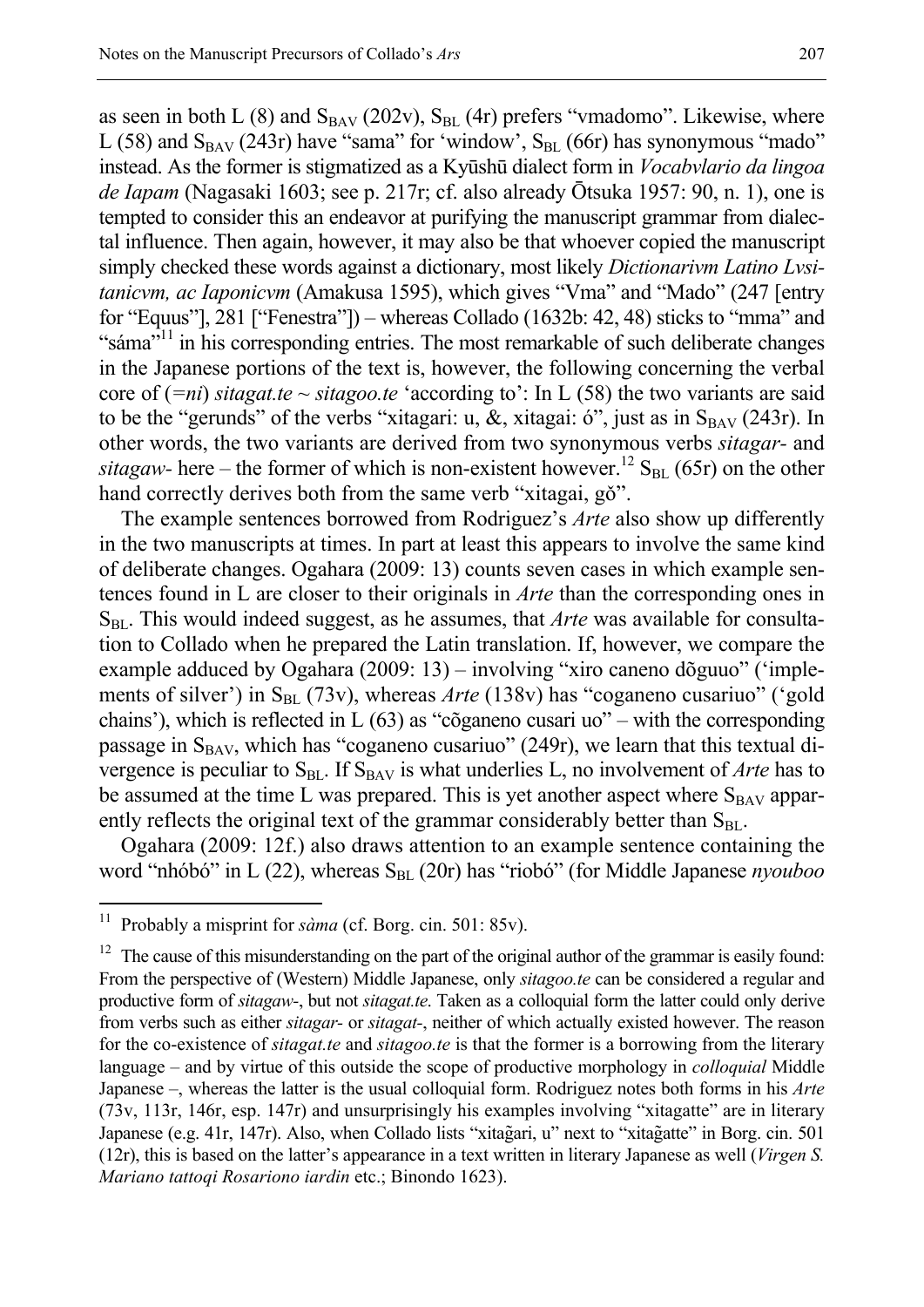[taken literally, L suggests *nyooboo*] 女房 'wife' and *ryooboo* 両方 'two directions' respectively). The sentence ultimately derives from *Esopo no fabvlas* (Amakusa 1593; see p. 477), which has "riǒbǒ" here, the immediate source for the Spanish manuscripts was however probably *Arte* (16v) again, which similarly has "Riǒbǒ". Now while this may indeed be taken as a deliberate change to increase the textual distance to Rodriguez's grammar (cf. Ogahara 2009: 13), a comparison with  $S_{BAV}$  (212v) suggests a different explanation: What is intended here is undoubtedly "riǒbǒ" as in *Arte*, but ‹ri› is written in such a way as to closely resemble ‹ṅ›. If misread as ‹n› plus some diacritical mark this could easily be interpreted in the sense of ‹ñ› (which is written in various ways here, including  $\langle \tilde{n} \rangle$ ,  $\langle \tilde{n} \rangle$ , and  $\langle \tilde{n} \rangle$ ), the Spanish equivalent of Portuguese ‹nh›. What makes such an explanation for the appearance of "nhóbó" in L plausible apart from the graphical similarity involved is the circumstance that Collado was probably unfamiliar with the word "riŏbŏ".<sup>13</sup> The derivation "riŏbŏ"  $\rightarrow$  "nõbŏ"  $\rightarrow$  "nhŏbŏ" (= "nhóbó") furthermore helps to explain the irregular vowel correspondence in the first syllable: While  $S_{BAV}$  (203r, 214r) writes "nhôbǒ" for *nyouboo* throughout as expected,  $14$  $L (9, 24)$  and Collado's dictionary (1632c: 83) consistently have "nhóbó" and "nhõbó" instead, both corresponding to *nyooboo*. Having misinterpreted the intended *ryooboo* as *nyooboo*, Collado evidently unified all instances of the latter word to yield this form, thereby erasing all traces of the correct *nyouboo* as it is still found in the manuscripts.<sup>15</sup>

Lastly, the question naturally arises whether we are then possibly dealing with the autograph of Collado here. While this author is not prepared to answer this question with certainty, the answer is probably negative.<sup>16</sup> Not only is the handwriting distinct from that of Collado's autograph of *Vocabulario*, there are also at least two significant systematic differences between  $S_{BAV}$  and the manuscript of *Vocabulario*: First,  $S_{BAV}$ does not carry Collado's name anywhere. In fact there is no indication as to the manuscript's authorship at all here, which is likewise true of both  $S<sub>BL</sub>$  and  $I<sub>BAV</sub>$ . These circumstances support Ogahara's (2009: 14) hypothesis that Collado was not the original author of the grammar published under his name, but rather one or several of his confreres with more extensive experience in Japan. Second, the renderings of Japanese comprise neither accent marks nor tildes to indicate prenasalization, whereas the printed trilogy and the autograph do.<sup>17</sup> Interestingly, however, we find a small number of

 $13$  As Ogahara already pointed out it is not found in the printed dictionary (which is confirmed by Ōtsuka 1966: 109) and the same is true of the underlying manuscript (cf. Ōtsuka 1985: 226). Only its variant *ryoofoo* was certainly known to Collado (1632b: 40 ["riofǒ"]; 1632c: 296 ["riǒfǒ"]).

 $S<sub>BL</sub>$  likewise has "nhôbǒ" for the former case (5v), but omits all diacritical marks to yield simple "nhobo" for the latter (23r).

<sup>&</sup>lt;sup>15</sup> Besides S<sub>BAV</sub> the word is also found in the manuscript *Vocabulario* (64v) as "nhôb $\tilde{b}$ o".

<sup>&</sup>lt;sup>16</sup> Ogahara (2009: 4, 16) takes Satow's wording "the original of the grammar published in Rome" to refer to an autograph by Collado, but this is not necessarily the only possible interpretation.

<sup>&</sup>lt;sup>17</sup> There is a single exception to the latter: *wonago* 'woman' is written as "vonago", or possibly "vonag̃ o" (237r). The expected spelling "vonago" is likewise found for this word (203r).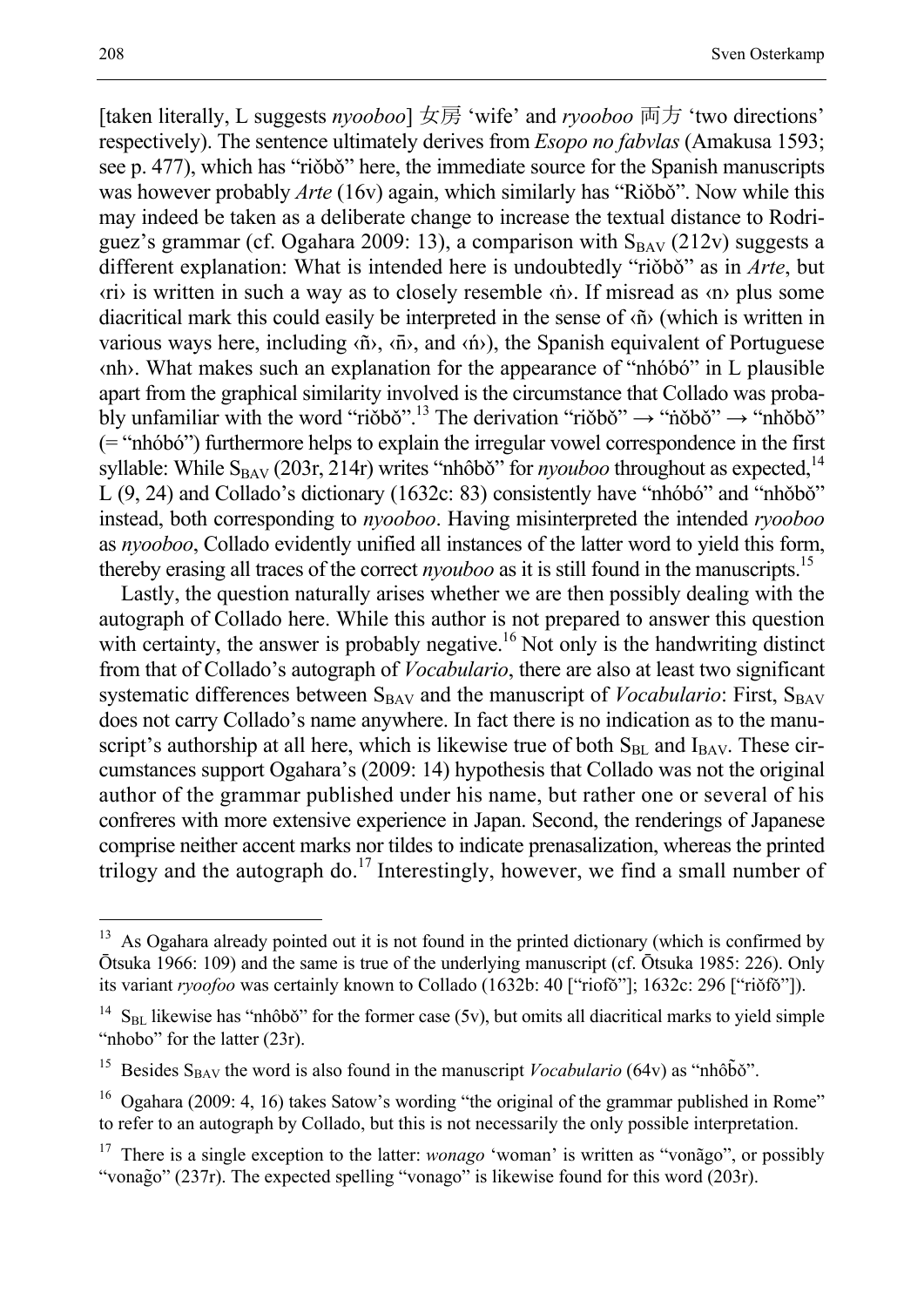-

additions and corrections here in a hand different from that of the main text – a hand that is more consistent with Collado's in his *Vocabulario*. This is the case for instance with the following superlinear addition:

|           | "Particula <u>seu radix verbi</u> , <i>macàri</i> , $u$ , []" (43).                               |  |
|-----------|---------------------------------------------------------------------------------------------------|--|
|           | ["The particle, <u>or better root of the verb</u> , <i>macari,u</i> , []" (Spear 1975: 149).]     |  |
| $S_{BAV}$ | "La particula, $\langle 0 \text{ raiz de verbo} \rangle$ ( <i>macari</i> , <i>u</i> ) []" (229r). |  |
| $S_{BL}$  | "La Particula [<br>  <i>macari</i> $[]$ (46r).                                                    |  |

Everything considered, it therefore even seems likely that  $S_{BAV}$  is the very manuscript Collado used in preparing L. The partial rearrangement of the text as well as the few additions and changes to it are overall unsubstantial and could easily have been carried out at the draft stage of the Latin version for publication.<sup>18</sup>

## 3 The Italian manuscript at the Biblioteca Apostolica Vaticana

Before closing, at least a few very preliminary notes concerning  $I_{BAV}$  – in all likelihood the earliest extant example of an account of Japanese grammar written in Italian, even if unfortunately neither its exact age nor its creator is known<sup>19</sup> – seem in order. Orsatti (1996: 183) considers the Spanish manuscript to be a translation of the Italian one, though Satow's (1890: 135) impression that it "looks like a translation of the foregoing" (i. e.  $S_{BAV}$ ) is probably correct after all.

<sup>&</sup>lt;sup>18</sup> Doi (1938: 262) assumes the existence of a Spanish version between  $S<sub>BL</sub>$  and L, containing a preface with identical content to the one seen in L. This assumption is based on the fact that while the Spanish-like spellings ‹ya, yu, ye, yo› are generally replaced with the more Latin-like ‹ia, iu, ie, io› in L, the former spellings are accidently retained in the notes on pronunciation in the preface (L 5). This alone, however, does not indicate the existence of yet another Spanish manuscript. It is equally possible and even more likely that ‹y› was carried over into the Latin manuscript at first and only changed (albeit somewhat inconsistently) to ‹i› at a later drafting stage. In fact the instances of ‹y› scattered throughout the grammar (cf. e. g. L 33.14, 40.24, 44.14, 68.8) are likely to be witnesses of such an early drafting stage of the Latin translation that still made use of ‹y›. Incidentally the same can be said about *Modvs confitendi*: On its title page only ‹y› is used, while the main text is more or less consistent in using ‹i› in its place – again however with a number of exceptions betraying the original mode of transcription (cf. e. g. Collado 1632b: 14.39, 18.29, 48.11, 52.4, and so on). Finally, Collado's *Dictionarivm* retains far too many instances of  $\langle y \rangle$  to mention here. The only thing all these cases of retained *(y)* throughout the trilogy tell us is that a change in plans occurred at some point – and judging from the rather sloppy results the necessary changes were applied "acceleratissimè" here as well.

<sup>19</sup> Antelmo Severini's translation of Léon de Rosny's *Guide de la conversation japonaise*, published under the title *Guida della conversazione giapponese* (Firenze 1866) is probably among the earliest examples, even if grammar as such does not stand in the focus here. Also see Giulio Gattinoni's *Grammatica giapponese della lingua parlata* (Venice 1890).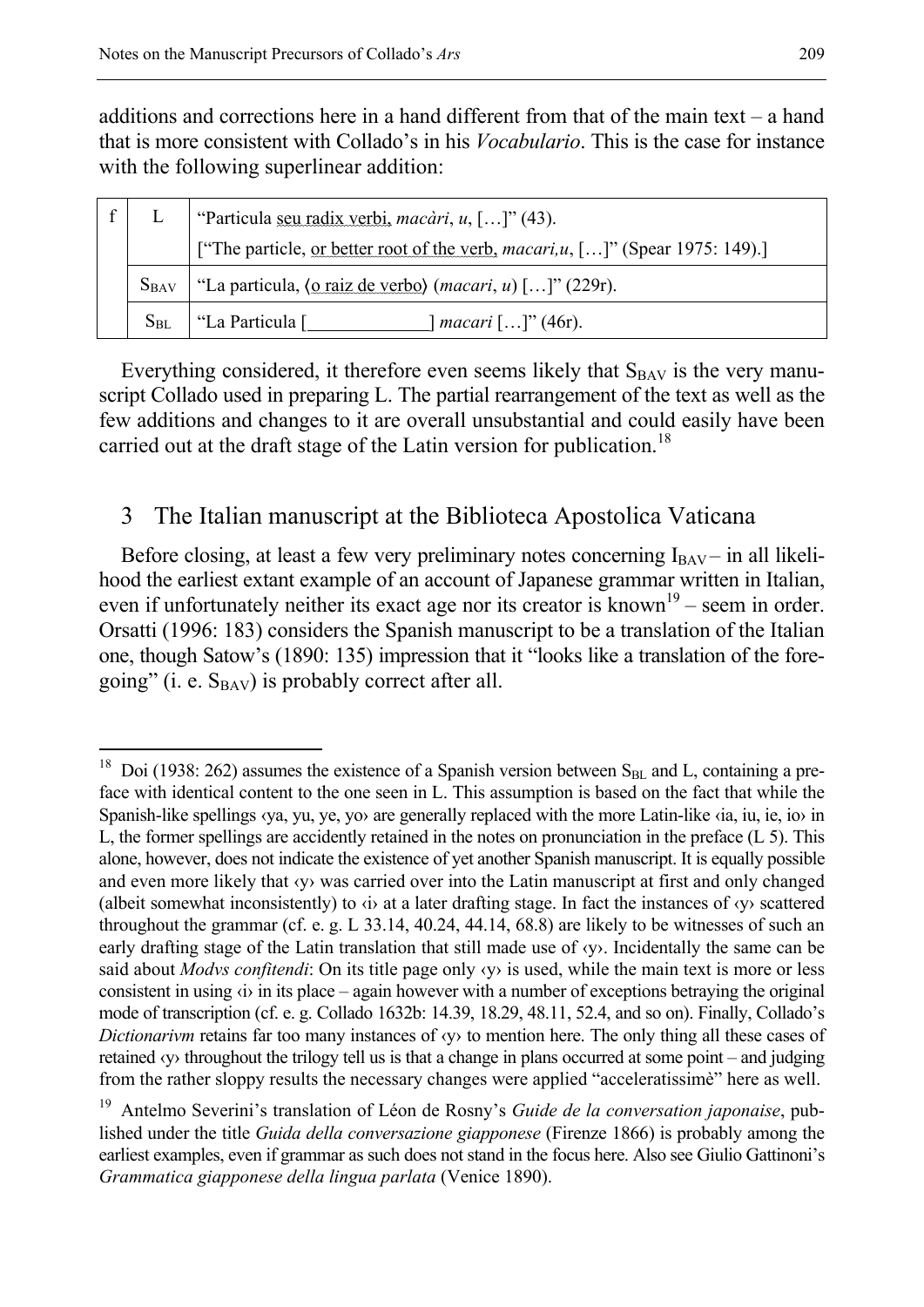The Italian text starts with an introduction ("Al Lettore"; fol. 184v), which at first glance may resemble (parts of) the one found in L. Seen in its entirety, however, the Italian manuscript cannot possibly be based on the Latin print; rather it shows various characteristics of the Spanish manuscripts, especially  $S_{BAV}$ . Also, on closer examination the two prefaces turn out to have only relatively little in common – their most obvious shared feature is a reference to Rodriguez's *Arte* and its rather obvious role in the compilation of the grammar – so that they may well have been written entirely independently from each other. They were probably only added at the drafting stage of the Latin and Italian translation respectively.

Where  $S_{BAV}$  and  $S_{BL}$  differ,  $I_{BAV}$  is closer to the former of the two. This applies for instance not only to the title, but also to the division of the chapters. The first three chapter headings in  $S<sub>BL</sub>$  are not indicated as such in  $S<sub>BAV</sub>$  and are likewise not found in the Italian version.

| $I_{BAV}$                                   | $S_{BAV}$                                          | $S_{BL}$                                                        |
|---------------------------------------------|----------------------------------------------------|-----------------------------------------------------------------|
| Del nome.                                   | De el nombre.                                      | Del nombre.                                                     |
|                                             |                                                    | Cap. 1. Del nombre y de su<br>Declinaçion en singular.          |
|                                             |                                                    | Cap. 2. De como se hazen los plurales.                          |
|                                             |                                                    | Cap. 3. De los generos.                                         |
| De nomi sostantiui<br>composti, et astratti | De nombres sustantiuos<br>compuestos y abstractos. | Cap. 4. De los nombres sustantiuos.<br>Compuestos y Abstractos. |

Regrettably the Italian version is not only incomplete – it ends abruptly in the middle of the chapter on verbs on fol. 200v, almost immediately after the subheading "Infinitiuo" (chapter 17 in  $S<sub>BL</sub>$ ) –, the manuscript also appears to have suffered some water damage, thus rendering some paragraphs almost illegible, at least judging from the reproduction available to this author.

\* \* \*

As already stated above, a full collation of L with all three manuscripts available to us now is a task for the future – but certainly one that will provide us with new and valuable insights into the textual prehistory of Collado's *Ars grammaticæ Iaponicæ lingvæ*. An edition of the Spanish text of the grammar is currently being prepared by this author – and it is to be hoped that the "rediscovery" of the two manuscripts kept at the Biblioteca Apostolica Vaticana will give an impetus to further research on Collado's trilogy and its surroundings.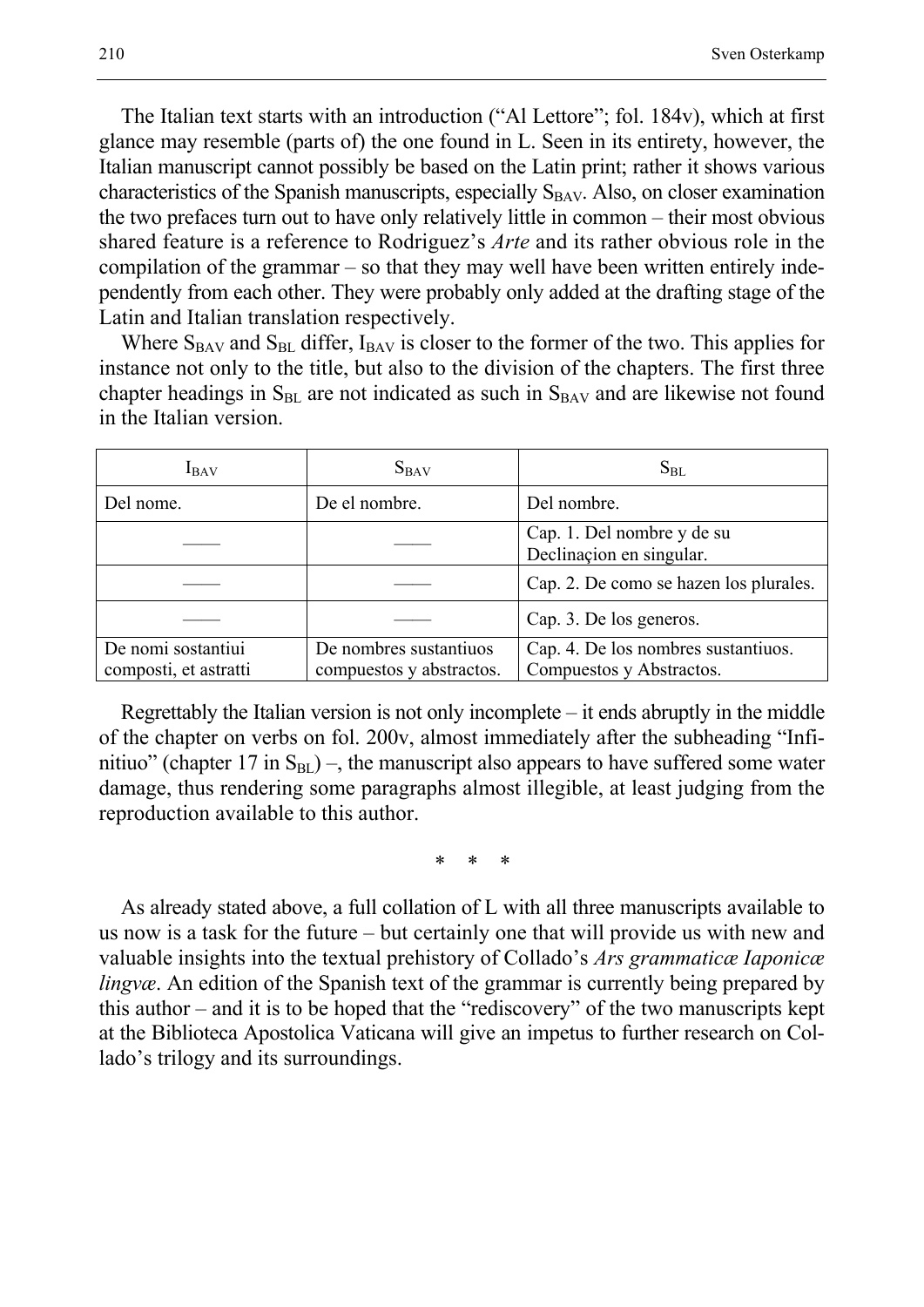## References

- Abel-Rémusat, Jean-Pierre (1825): "*Élémens de la Grammaire Japonaise*, [...]. Paris, Dondey-Dupré, 1825, grand *in-8.°* de xx et 142 pages". In: *Journal des savans* 1825 (Octobre): 605–611.
- Adelung, Johann Christoph (1806): *Mithridates oder allgemeine Sprachenkunde mit dem Vater Unser als Sprachprobe in bey nahe fünfhundert Sprachen und Mundarten. Erster Theil.* Berlin: Vossische Buchhandlung.
- Ayscough, Samuel (1782): *A catalogue of the manuscripts preserved in the British Museum hitherto undescribed.* 2 vols. London: John Rivington.
- Cabaton, Antoine (1911): "Mission en Italie". In: *Bulletin de géographie historique et descriptive* 1911.1‒2: 37‒55.
- Collado, Diego (1632a): *Ars grammaticæ iaponicæ lingvæ in gratiam et adivutorivm eorum, qui prædicandi Euangelij causa ad Iaponiæ Regnum se voluerint conferre*. Rome: Sacra Congregatio de Propaganda Fide.
- —— (1632b): *Modvs confitendi et examinandi Pœnitentem Iaponensem, formula suamet lingua Iaponica*. Rome: Sacra Congregatio de Propaganda Fide.
- —— (1632c): *Dictionarivm sive thesavri lingvæ iaponicæ compendivm.* Rome: Sacra Congregatio de Propaganda Fide.
- Cordier, Henri (1912): *Bibliotheca Japonica: Dictionnaire bibliographique des ouvrages relatifs à l'Empire japonais.* Paris: Ernest Leroux.
- de Hondt, Abraham (1722): *Bibliothecæ Petaviana et Mansartiana. Ou catalogue des bibliotheques de feu messieurs Alexandre Petau*[*,*] *Conseiller au Parlement de Paris; et Francois Mansart*[*,*] *Intendant des Bâtimens de France. Aux quelles on a ajouté le Cabinet considérable des Manuscrits du fameux Justus Lipsius. La vente se fera par Abrah. de Hondt, Le 23 Fevrier & suiv. 1722.* The Hague: Abraham de Hondt.
- Doi Tadao 土井忠生 (1938): "Koryado Nihon bunten no seiritsu" コリヤド日本文 典の成立. In: Kyōgakukyoku (ed.): *Nihon shogaku shinkō iinkai kenkyū hōkoku* 日 本諸學振興委員會研究報告, vol. 3: *Kokugo kokubungaku* 國語國文學. Tōkyō: Kyōgakukyoku, pp. 261–266.
- Fukushima Kunimichi 福島邦道 (1968): "Kokugoshi (kindai)" 国語史(近代). In: *Kokugogaku* 国語学 73: 20‒30.
- Landresse, Ernest Augustin Xavier Clerc de (1825): *Élémens de la grammaire japonaise, Par le P. Rodriguez.* Paris: Dondey-Dupré.
- Laures, Johannes (1957): *Kirishitan bunko* 吉利支丹文庫*: A manual of books and documents on the early Christian mission in Japan.* Tōkyō: Sophia University.
- Masson, Philippe (1713): "Dissertation Critique sur la Langue Chinoise, [...] adressée à Mr. Reland, Professeur en Langues Orientales dans l'Université d'Utrecht". In: *Histoire critique de la republique des lettres, tant Ancienne que Moderne* 3: 29–106.
- Montanus, Arnoldus (1669): *Gedenkwaerdige gesantschappen der Oost-Indische Maetschhappy in 't Vereenigde Nederland, aan de kaisaren van Japan.* Amsterdam: Jacob Meurs.